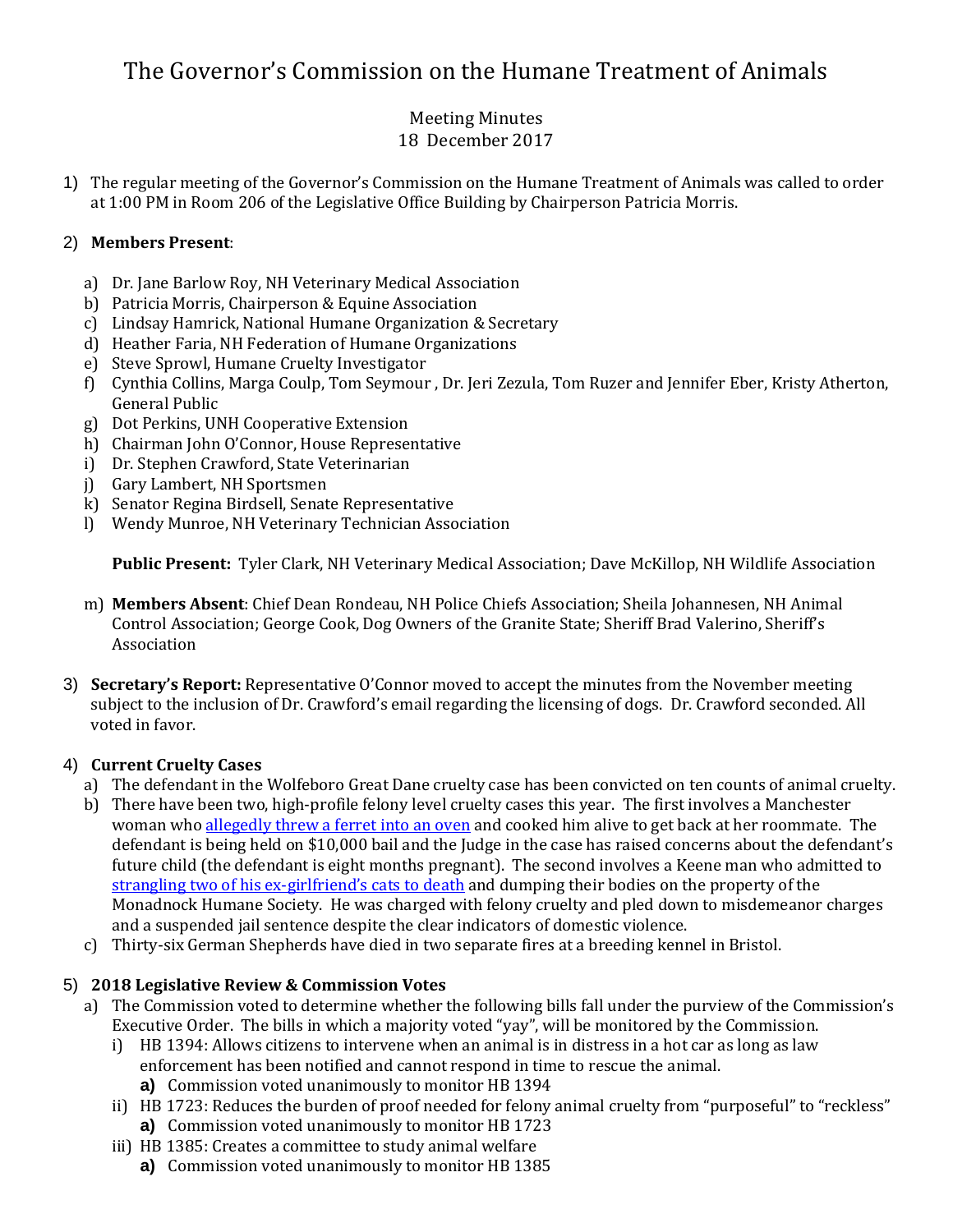- iv) HB 1238: This bill updates a former law that was not updated when the number of the animal cruelty code changed. This is an administrative update and allows for liens on a defendant's property to cover the costs of animal cruelty and allows law enforcement to seize an animal if they personally witness animal cruelty.
	- **a)** Commission voted unanimously to monitor HB 1238
- v) HB 1231: This bill increases the fee for a dog license for senior citizens
	- **a)** Commission voted unanimously not to monitor HB 1231.
- vi) HB 1309: This bill reinserts previous language that was accidentally removed from RSA 437 in the last state budget that allows animal shelters, which hold contracts with towns to provide municipal services, to be exempt from certain portions of RSA 437 such as a requirement for health certificates on animals which originate from New Hampshire.
	- **a)** Commission voted unanimously not to monitor HB 1309
- vii) HB 1414: Extends the amount of time someone has to pay a civil forfeiture for not licensing their dog. **a)** Commission voted unanimously not to monitor HB 1414
- viii) HB 1412: Adds native wildlife to the animal cruelty code.
	- **a)** Commission voted 14-3 to monitor HB 1412
- ix) HB 1342: Would allow sportsmen's clubs to trap rabbits and hares for use by AKC beagle clubs. **a)** Commission voted 9-7 not to monitor HB 1342
- b) Final tally: Bills to Monitor
	- i) HB 1394, HB 1723, HB 1385, HB 1238, HB 1412

## 6) **Old Business**

#### a) **Cruelty tracking**

- i) Jennifer Eber submitted a request to the courts to analyze cruelty charges and convictions over the past two years. The report does not include violations of the equine care laws in RSA 435 and it is unclear if the report reflects juvenile cases. Jennifer will follow up with the courts. The tracking subcommittee will determine which portions of the reports to include in a Commission report.
- ii) Trish Morris has secured assistance from UNH interns to help compile cases for the final report.
- iii) Dr. Zezula questioned why cruelty charges for motor vehicle violations were charged as violations rather than misdemeanors. New Hampshire law does not allow the reduction of charges in a law that has an enhanced penalty. NH's cruelty code states that someone is guilty of a misdemeanor on the first offense and felony for a subsequent offense, thus any acts committed under the cruelty code should not be allowed to be tried as violations. Jennifer Eber suggested the Commission choose two of these cases to analyze further.
- iv) One current case is listed as pending even though the courts found the defendant incompetent to stand trial last year. Jennifer will check on the timing of the reports and whether animal ownership issues keep a cruelty case listed as pending even after a criminal decision has been made.

#### b) **Funding**

- i) Dr. Jeri Zezula researched other states and laws allowing for a "victim's compensation fund" in animal cruelty cases. In Illinois, a fund exists which is administered by the Dept. of Agriculture but the Illinois Dept. of Ag. oversees cruelty cases whereas the NH Dept. of Agriculture does not. Connecticut has a cost of animal care law requiring defendants to pay a reasonable amount toward the care of their animals while the case moves through the court process but also has money in the general fund to which towns can apply for funding to care for animals seized. Maryland passed an animal emergency compensation fund in 2017 through HB 941 which is funded through fines for convictions.
- ii) Dr. Crawford described the Maine program which is a division within the Dept. of Agriculture which oversees animal cruelty and has ~\$400,000 to address costs which is raised through dog licenses, a pet food surcharge and a license plate program.
- iii) Dr. Jeri suggested that with some changes in current laws, the towns might be able to complete inspections on pet vendors via the group dog license law and other local ordinances to ensure requirements are met per the town health officer and ACO/law enforcement. Lindsay Hamrick pointed out that health officials, law enforcement and animal control can already inspect licensed entities but do not have direct jurisdiction over someone with a group license (five or more dogs) that is not a licensed commercial breeder.

#### c) **Quorum protocols**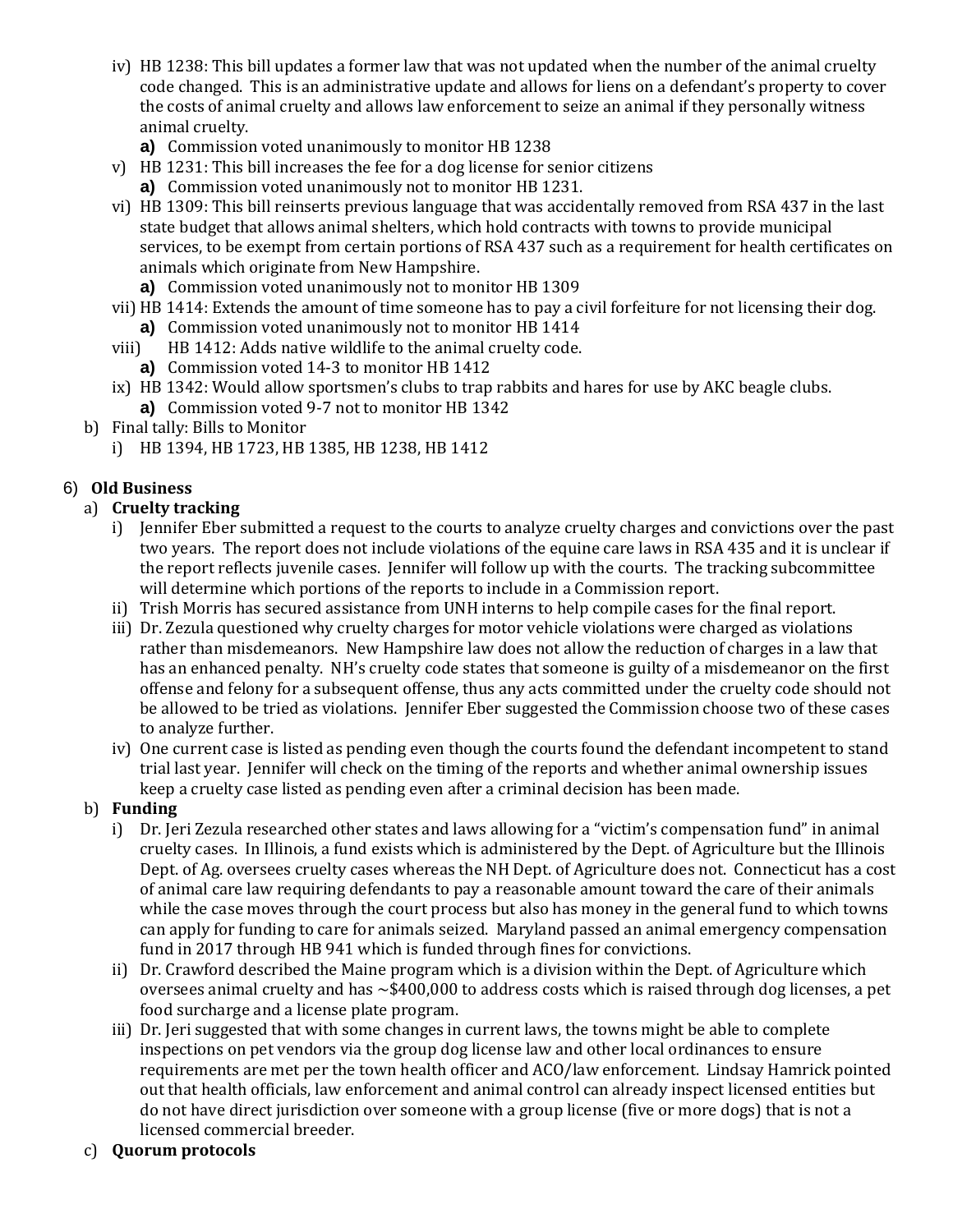i) Trish Morris clarified with the Governor's office that subcommittees can meet and discuss issues via email as long as there is not a quorum (fewer than eight). Each of the three subcommittees will have seven members serving and while this structure does not fall under the Right to Know requirements, members should be aware that all communication regarding the Commission is subject to public disclosure. Dr. Crawford recommended that those using private email addresses create new email addresses for the purposes of the Commission.

## 7) **2018 Meeting Dates**

- a) Monday, January 22nd, 2018, 1-3:30pm
- b) Monday, February 19th, 2018, 1-3:30pm (note: this is President's Day and the Commission will discuss rescheduling this date at the January meeting)
- c) Monday, March 19th, 2018, 1-3:30pm
- d) Monday, April 23rd, 2018, 1-3:30pm
- e) Monday, May 21st, 2018, 1-3:30pm

## 8) **Open Discussion**

a) No discussion

# 9) **Call to the Public**

a) No comments

Dr. Crawford moved to adjourn the regular meeting. Marga Coulp seconded. All voted in favor.

The three subcommittees met in breakout sessions following the general meeting. Chairs and co-Chairs are highlighted in bold:

## 10) **Animal Cruelty Cases & Conviction Tracking**

- a) Subcommittee: Steve Sprowl, Sheila Johannsen, Chief Dean Rondeau, Jennifer Eber, Heather Faria, Wendy Munroe, Brian Valerino
- b) The subcommittee reviewed the Executive Order for the details of the biennial report and decided to set a goal of gathering data for animal-cruelty convictions and animal cruelty related cases and investigations for the 2016 and 2017 time period.
- c) There was discussion in how the data would not be complete given the limitations in reporting by police and other investigators, but the subcommittee is going to push to get in the 2016 data available in the next month and then push for the 2017 data in the beginning of the year.
- d) Wendy Munroe is going to work with law enforcement members to gather the IMC and NCIC data.
- e) Heather Faria and Steve Sprowl are going to work with the Federation to gather data from the NH humane societies.
- f) Jennifer Eber is going to review and supplement the court data.

# 11) **Legislative Subcommittee**

- a) Subcommittee: **George Cook**, **Lindsay Hamrick,** Senator Birdsell, Representative O'Connor, Dr. Crawford, Dr. Barlow, Tom DeRosa
- b) The subcommittee discussed the four House bills determined to fall under the Commission's purview. Lindsay will get clarification on HB 1238, Chairman O'Connor will keep the subcommittee informed of HB 1723 and HB 1385.
- c) Legislative reports are due to the Governor's office every other year, however, in order to keep Governor Sununu informed, the subcommittee discussed sending three reports annually to highlight the bills the Commission is following and summaries of their impacts on animal cruelty as well as a fall report on the gaps in the laws and recommendations. The first report will be issued in January highlighting current legislation, the second issued at the close of session with a summary of committee and floor actions and the third issued in the fall with a review of initiatives by the Commission close loopholes in the law. The subcommittee will also provide links to Senate audio recordings and, whenever possible, documentation from House hearings. Lindsay will draft a template for the report for review by the co-chair and subcommittee.